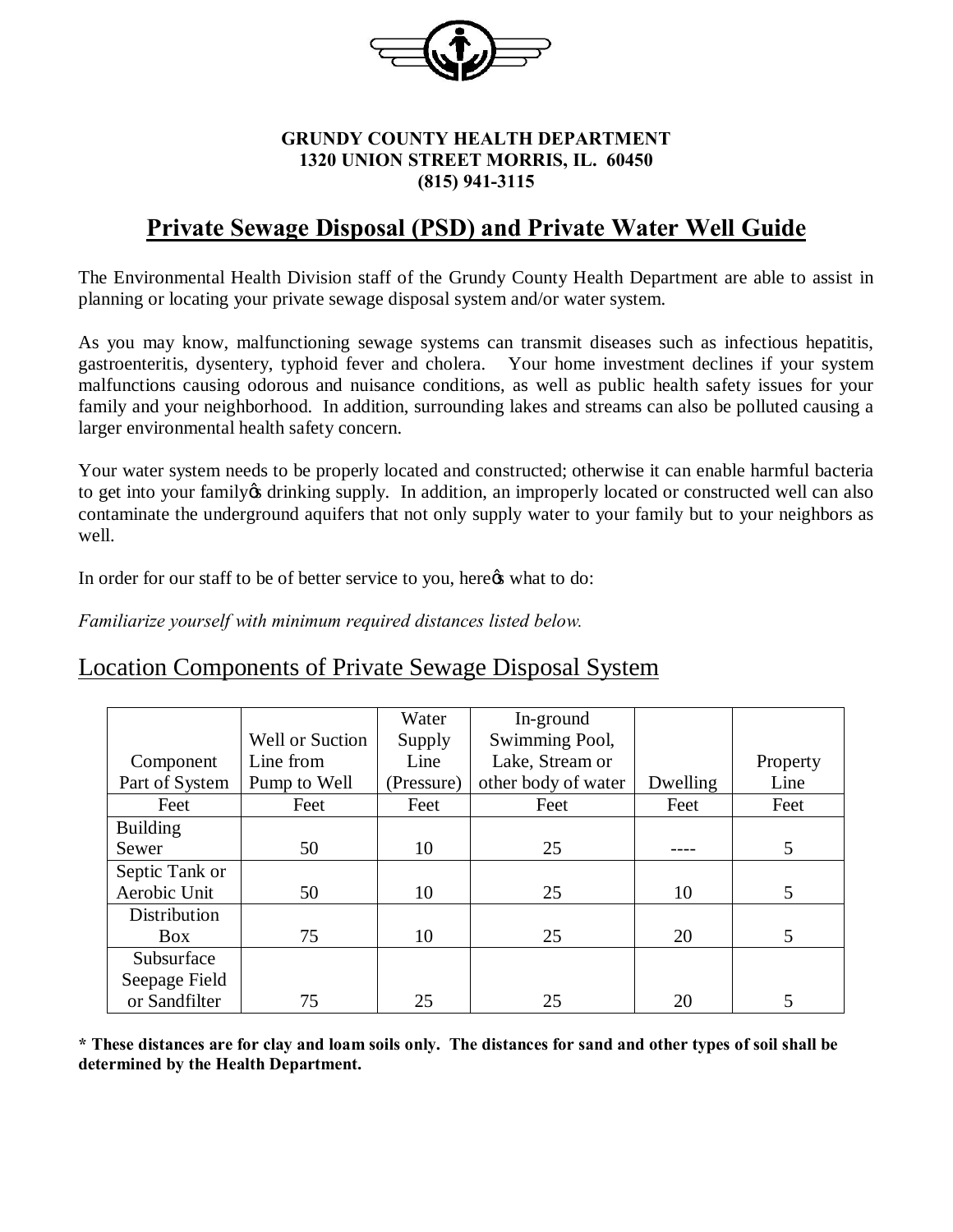## Application Guidelines

- Fill in as many of the items on either application as possible. Please attach a copy of your building plans and a survey of your lot.
- · Attach a scaled diagram of your lot, house sewer line, home and other proposed structures. Please include distances to all lot lines. Show any and all buried utility lines and easements. (Be as accurate as you can, since this will become your septic and well permit and also a permanent record on file and will be used by your contractor when installing the system.) You should be able to complete everything except the area titled as septic system. This section will be completed by your septic contractor after they receive the soil evaluation report. **Incomplete or poor diagrams will NOT be accepted.**
- · At your lot, a current soil evaluation must be conducted by a Soil Classifier of the ISCA or ARCPACS (please see attached list). The soil evaluation gives you and our staff an appraisal of your soil to absorption capacity as well as specific characteristics of the soil. The *Subdivision Ordinance* has additional regulations for PSD systems in new subdivisions. *The Health Department is discouraging surface discharge systems because an E.P.A. discharge permit and annual testing may be required in the near future.*
- The homeowner, septic contractor, and well contractor must complete some sections the their respective applications. Be sure to fill in the PIN# or tax I.D.  $#$  (if a PIN  $#$  has not been assigned, indicate if you are using a partial PIN #). **The home owner must initial and sign the septic application.**
- · When the application is completed and before the permit is issued the applicable **permit fees must be paid.** When your permit application is approved by one of our staff, you will receive up a copy of the permit. Copies will also be provided to the contractors.
- Contact the Health Department to schedule an appointment 48 hours prior to the PSD system installation/ well drill in order to schedule an inspection.
- The health department will conduct and inspection of the water well once it is complete along with collecting water samples for bacteria and nitrates.
- Contact the Health Department for information regarding the maintenance of your PSD and water supply systems. Since the life of your PSD system depends on how it is maintained, proper maintenance can make it last longer. The septic tank or aerobic tank must be maintained and pumped periodically by a licensed septic pumper. Your drinking water should be tested every year. Sample bottles and instructions can be obtained from the Health Department.

#### **\*\* PLEASE CALL THE HEALTH DEPARTMENT TO SCHEDULE AN APPOINTMENT AT 815-941-3115. In order to save you time and to ensure someone will be available to review the plans with you.**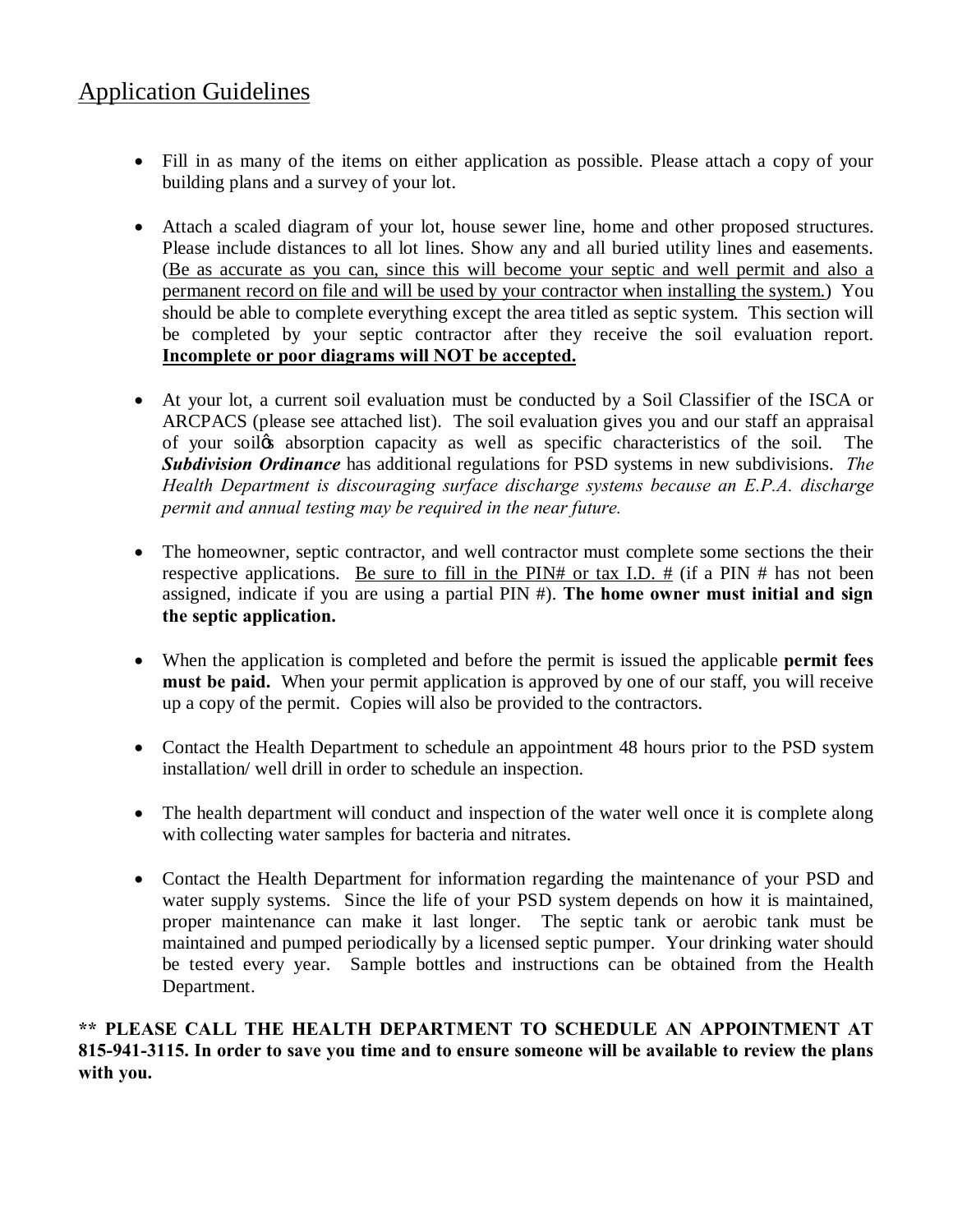## Private Sewage Disposal Drawing instructions

To ensure a timely and effective health department review of private sewage disposal system applications and/or well permit applications please submit plans drawn to scale. Include specifications necessary to fully describe these utilities as follows:

For the private sewage disposal system:

• Include the precise location and assigned number of each soil boring.

• Include lot boundaries, street names, and easements on the property and within seventy-five feet of the private sewage disposal system.

• Identify driveways, accessory buildings, swimming pools, parking areas, buried lawn sprinkling systems, underground utility services, patios, slabs, additions to the original structure or any other structure that limits free access to the system for maintenance, servicing or proper operation.

• Identify all water lines within fifty feet of the private sewage disposal system.

• Identify the locations of all existing and proposed wells on the property and within seventy-five feet of the property.

• Include all elevations necessary to describe the sewage flow to and through the private sewage disposal system. The proposed grade of the system shall be provided. Deviation from the proposed grade may require further review and delay approval.

• Include existing and proposed finished grade topography.

• Include the location of any body of water, drainage ditch, retention area, flood plain, wetlands, and easements of any other surface water within one hundred feet of system (check with the subdivision developer or Grundy County Planning Building and Zoning for the accepted engineering plans). The bottom of the seepage trench must be above the water elevation of any stream or body of water.